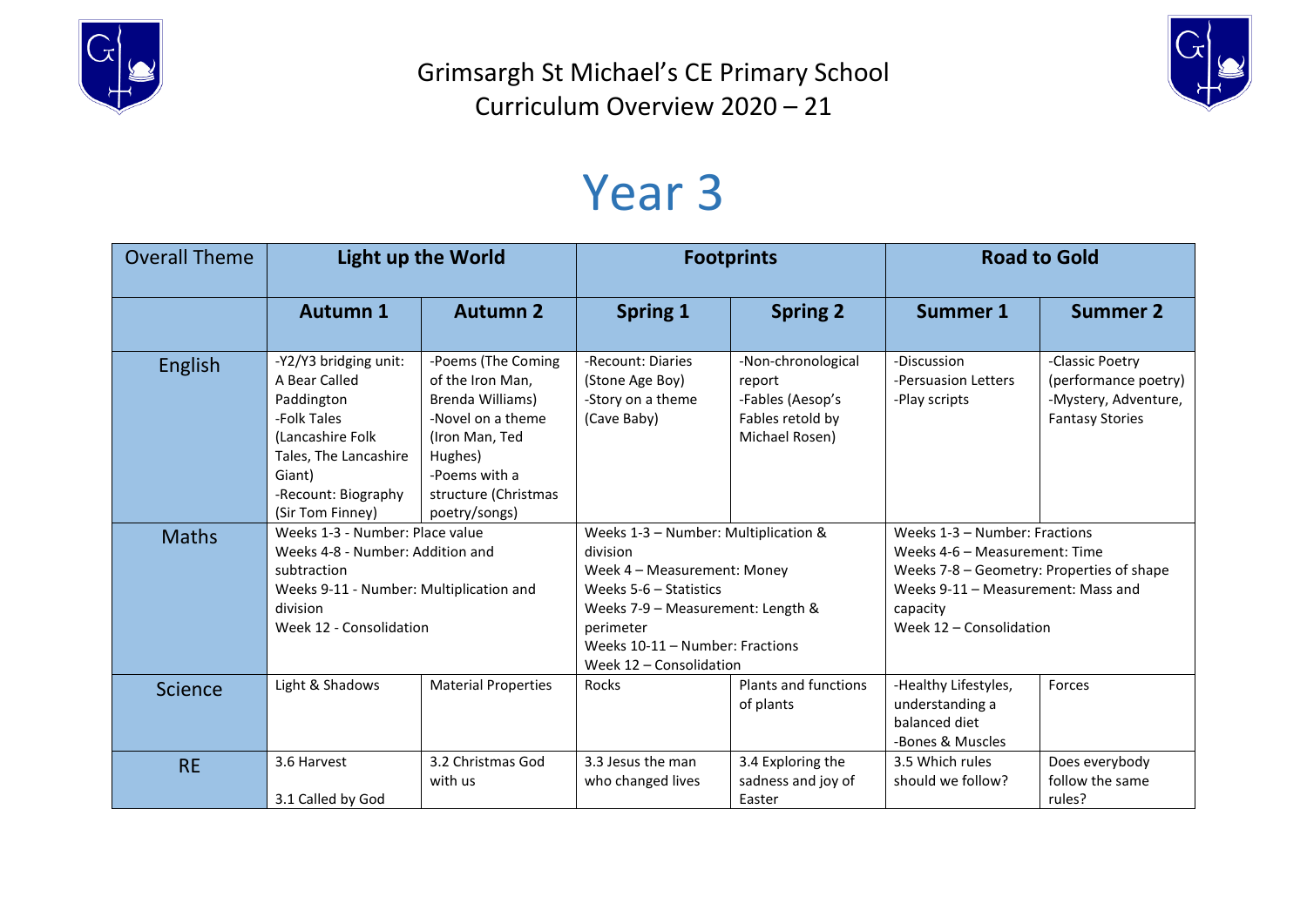

## Grimsargh St Michael's CE Primary School Curriculum Overview 2020 – 21



| Geography      | -Where do I live?<br>-Where is our local<br>area and what is in<br>it?<br>-Map Reading skills                                                                                           |                                                                                                                                                                                                                                 |                                                                                     | -Place knowledge<br>-Mapping<br>-Volcanoes                                                                                            |                                                                                    | Study a region of the<br>UK (Chester - Roman<br>link)<br>Visit Dewa Roman<br>Museum?      |
|----------------|-----------------------------------------------------------------------------------------------------------------------------------------------------------------------------------------|---------------------------------------------------------------------------------------------------------------------------------------------------------------------------------------------------------------------------------|-------------------------------------------------------------------------------------|---------------------------------------------------------------------------------------------------------------------------------------|------------------------------------------------------------------------------------|-------------------------------------------------------------------------------------------|
| <b>History</b> |                                                                                                                                                                                         | What did our local<br>area look like in the<br>past?                                                                                                                                                                            | Stone Age - Iron Age                                                                |                                                                                                                                       | The Roman Invasion<br>of Britain                                                   |                                                                                           |
| Art            | Harvest - collage<br>fruit and $veg -$<br>Dali/Matisse<br>Topic theme -<br>window Local<br>area/home<br>painting/collage<br>Jeannie Baker-<br>drawing to sculpture<br>Tom Finney Splash | Calendars -textiles<br>wool winding/<br>weaving. Card-<br>painting Kandinsky<br>holly. Card -collage -<br>candle strips of<br>paper. Topic - maps<br>for drawing/collage<br>of local/homes/doors<br>painting/printing<br>bricks | Drawing obs, variety<br>of media cave art<br>Printing fossils/rocks<br>Robert Hooke | Easter Card-<br>drawing RE link San<br>Salvadorian crosses.<br>Mothering Sunday<br>card<br>Collage - symmetry<br>Volcano collage/ipad | Drawing/painting<br>Frescoes<br>Sculpture - clay<br>lamps<br>Mosaic tiles          | Drawing obs - Roman<br>artefacts<br>Collage - Roman<br><b>Numerals</b><br>Olympic artwork |
| <b>DT</b>      | Sukkot shelters - RE<br>link                                                                                                                                                            | <b>Mechanical Systems-</b><br>Levers and Linkages -<br>levers and pop-ups -<br>Iron Man                                                                                                                                         |                                                                                     | Topic link - planters<br>and hanging pots<br>Raised beds                                                                              | Food<br>Simple dishes to<br>make<br>Create a picnic                                | Roman Chariots                                                                            |
| Computing      | -Log in (network,<br>Purple Mash, TTRS,<br>Mathletics,<br>ReadTheory)<br>-Review Purple Mash<br>-Word programme                                                                         | 3.1 We are<br>programmers<br>-Programming and<br>animation (Scratch)                                                                                                                                                            | 3.2 We are Bug Fixers                                                               | 3.4 We are network<br>engineers                                                                                                       | 3.3 We are presenters / 3.5 We are<br>communicators / 3.6 We are opinion pollsters |                                                                                           |
| <b>Music</b>   | Charanga<br>Glockenspiel Stage1                                                                                                                                                         | Charanga<br>Let Your Spirit Fly                                                                                                                                                                                                 | Charanga<br>Three Little Birds                                                      | Charanga<br>Dragon Song                                                                                                               | Charanga<br><b>Bringing Us Together</b>                                            | Charanga<br>Reflect, Rewind and<br>Replay                                                 |
| <b>PE</b>      | -Ball Skills (chest<br>pass, bounce pass)                                                                                                                                               | Gymnastics<br><b>Outdoor Activities</b>                                                                                                                                                                                         | <b>Invasion Games</b>                                                               | Gymnastics<br>Swimming                                                                                                                | Swimming<br>Dance                                                                  | Athletics<br>Swimming                                                                     |